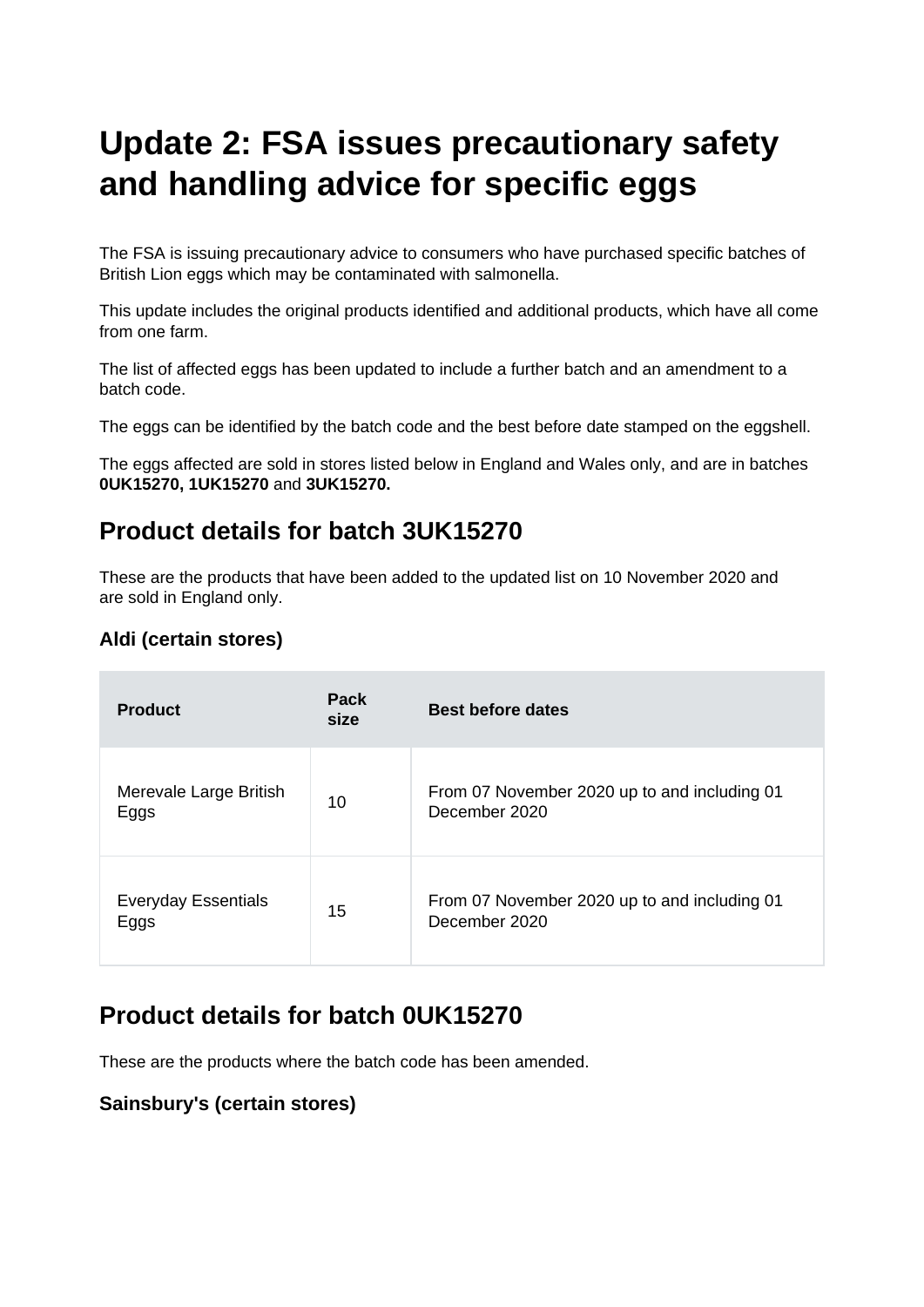| <b>Product</b>        | Pack size       | <b>Best before dates</b>                                                                                                                                                                         |
|-----------------------|-----------------|--------------------------------------------------------------------------------------------------------------------------------------------------------------------------------------------------|
| SO Organic Large Eggs | $6\phantom{1}6$ | 27 October 2020<br>28 October 2020<br>29 October 2020<br>30 October 2020<br>04 November 2020<br>05 November 2020<br>06 November 2020<br>07 November 2020<br>12 November 2020<br>17 November 2020 |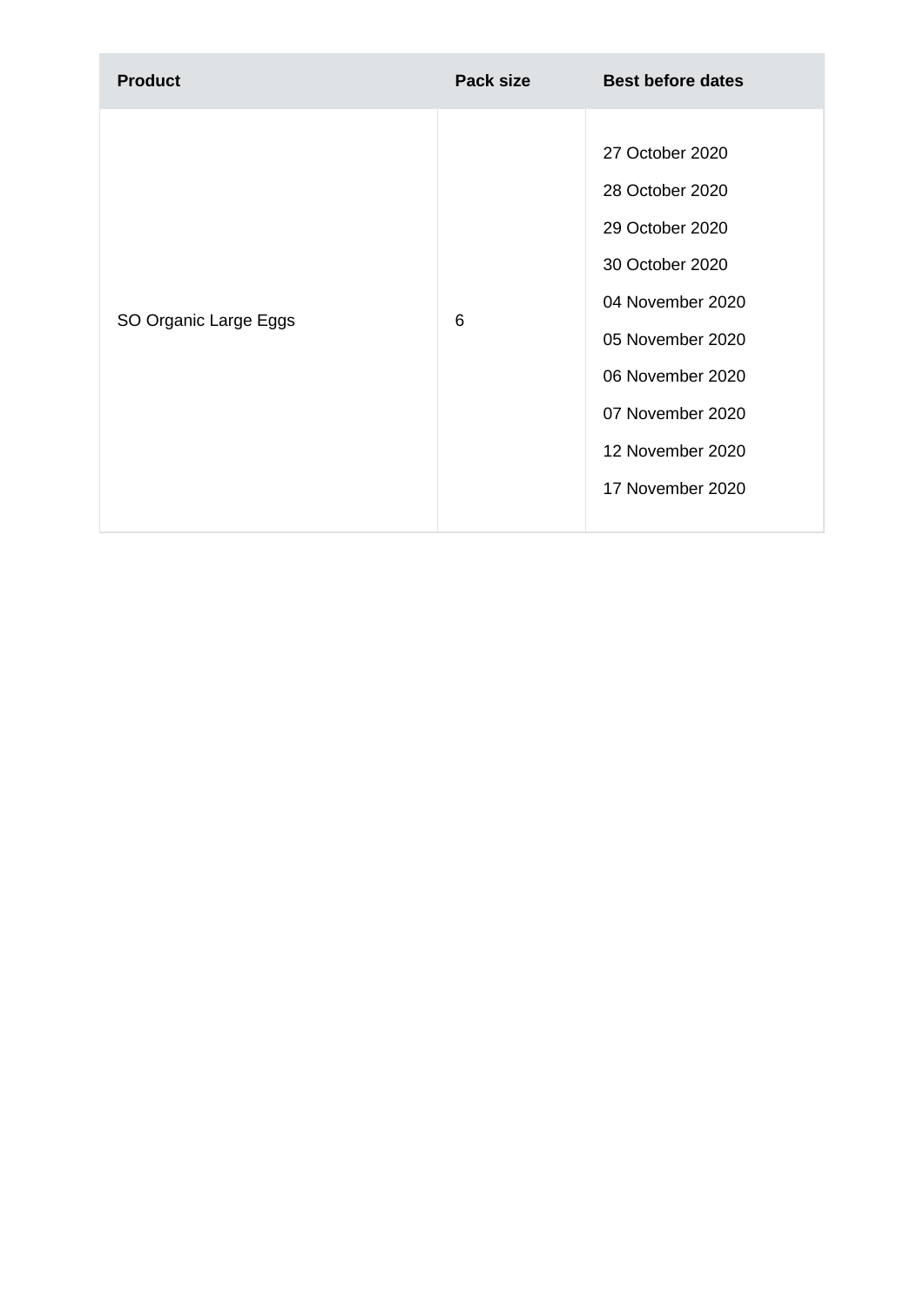| <b>Product</b>         | <b>Pack size</b> | <b>Best before dates</b>                                                                                                                                                                                                                                                                                                |
|------------------------|------------------|-------------------------------------------------------------------------------------------------------------------------------------------------------------------------------------------------------------------------------------------------------------------------------------------------------------------------|
| SO Organic Medium Eggs | 6                | 27 October 2020<br>28 October 2020<br>29 October 2020<br>30 October 2020<br>31 October 2020<br>04 November 2020<br>05 November 2020<br>06 November 2020<br>07 November 2020<br>12 November 2020<br>13 November 2020<br>14 November 2020<br>15 November 2020<br>17 November 2020<br>18 November 2020<br>20 November 2020 |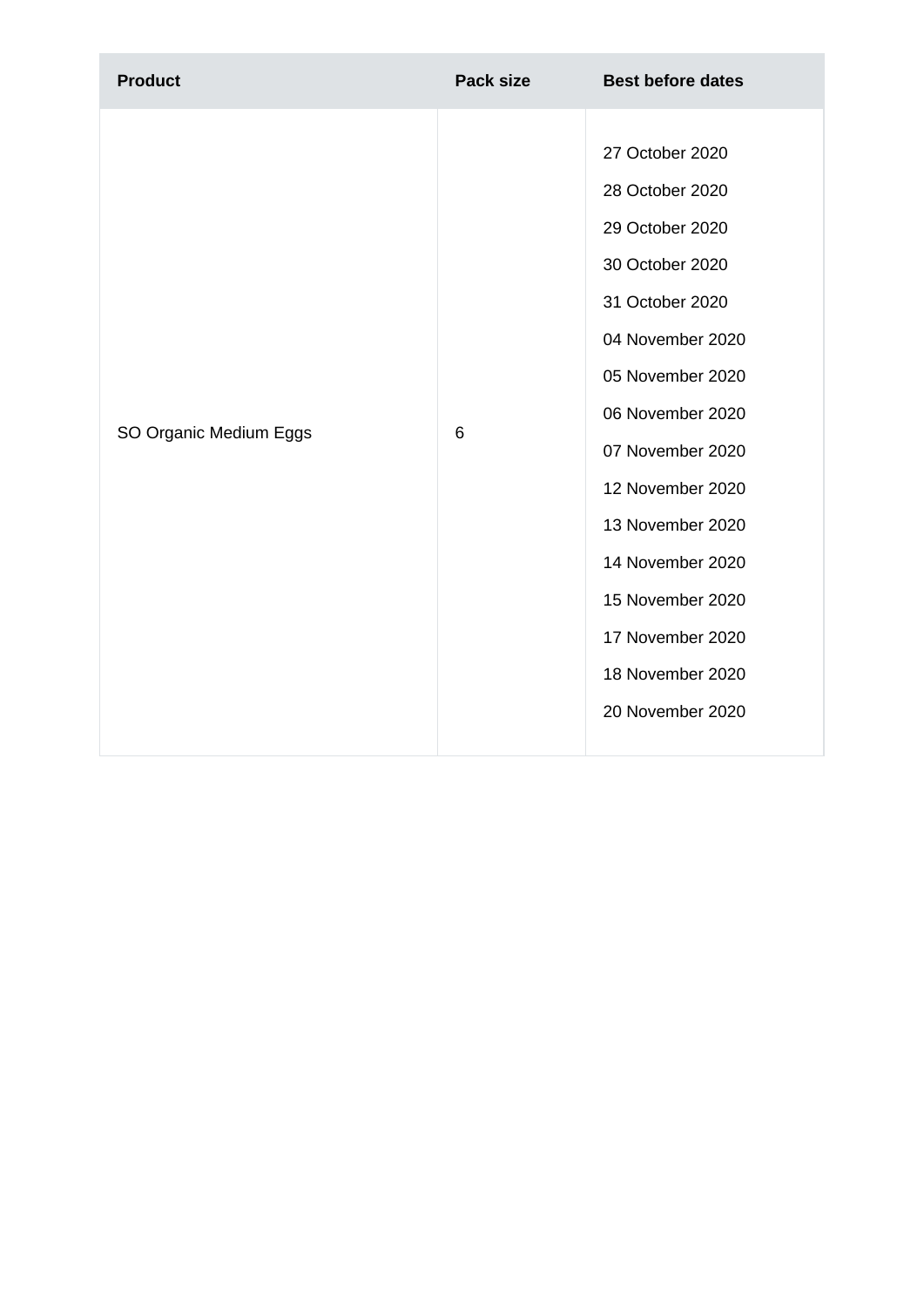| <b>Product</b>             | Pack size | <b>Best before dates</b>                                                                                                                                                                                                                                                                            |
|----------------------------|-----------|-----------------------------------------------------------------------------------------------------------------------------------------------------------------------------------------------------------------------------------------------------------------------------------------------------|
| SO Organic Mixed Size Eggs | 12        | 27 October 2020<br>28 October 2020<br>29 October 2020<br>30 October 2020<br>31 October 2020<br>04 November 2020<br>05 November 2020<br>06 November 2020<br>07 November 2020<br>12 November 2020<br>13 November 2020<br>14 November 2020<br>15 November 2020<br>17 November 2020<br>20 November 2020 |

# **Product details for batch 1UK15270**

# **Sainsbury's (certain stores)**

| <b>Product</b> | Pack size | <b>Best before dates</b> |
|----------------|-----------|--------------------------|
|                |           |                          |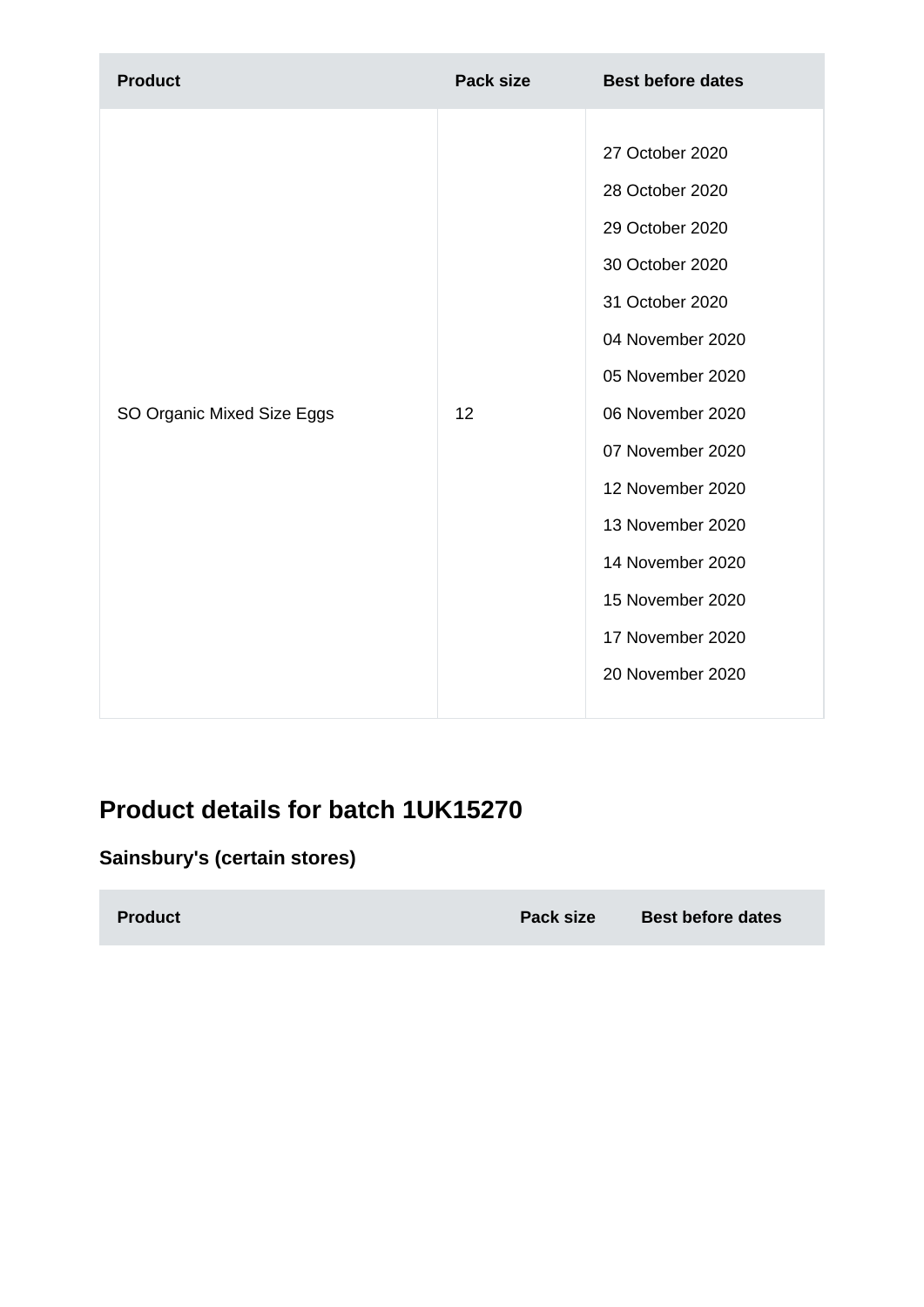| by Sainsbury's Medium Free Range Eggs | 6 | 27 October 2020<br>28 October 2020<br>30 October 2020<br>05 November 2020<br>08 November 2020<br>10 November 2020<br>12 November 2020<br>13 November 2020<br>14 November 2020<br>17 November 2020                                         |
|---------------------------------------|---|-------------------------------------------------------------------------------------------------------------------------------------------------------------------------------------------------------------------------------------------|
| by Sainsbury's Large Free Range Eggs  | 6 | 28 October 2020<br>30 October 2020<br>31 October 2020<br>01 November 2020<br>04 November 2020<br>05 November 2020<br>08 November 2020<br>09 November 2020<br>12 November 2020<br>14 November 2020<br>15 November 2020<br>18 November 2020 |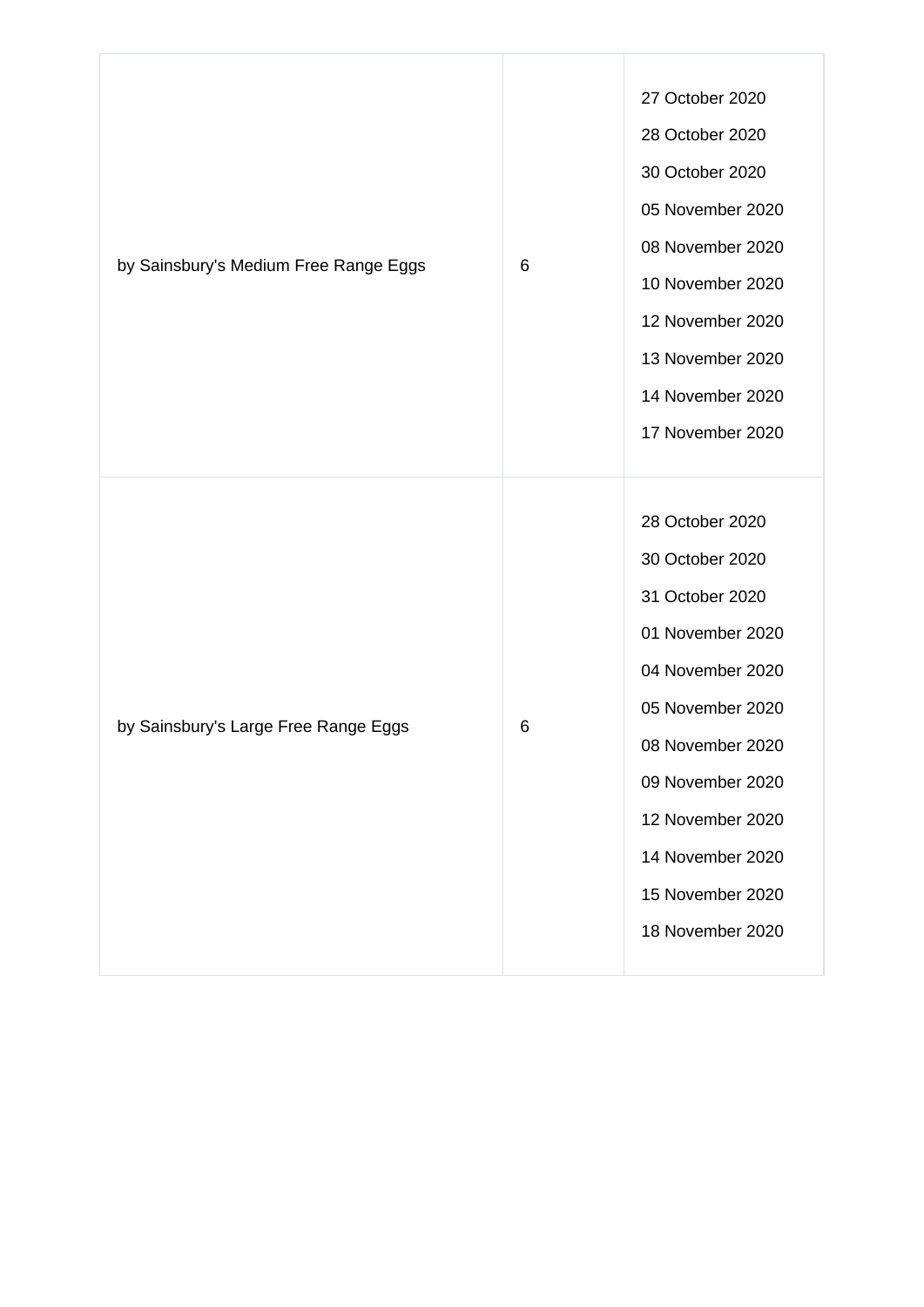| by Sainsbury's Very Large Free Range Eggs | 6  | 27 October 2020<br>28 October 2020<br>30 October 2020<br>31 October 2020<br>01 November 2020<br>04 November 2020<br>05 November 2020<br>08 November 2020<br>09 November 2020<br>10 November 2020<br>12 November 2020<br>15 November 2020<br>17 November 2020<br>18 November 2020 |
|-------------------------------------------|----|----------------------------------------------------------------------------------------------------------------------------------------------------------------------------------------------------------------------------------------------------------------------------------|
| by Sainsbury's Medium Free Range Eggs     | 12 | 27 October 2020<br>01 November 2020<br>05 November 2020<br>08 November 2020<br>12 November 2020<br>13 November 2020<br>14 November 2020<br>18 November 2020                                                                                                                      |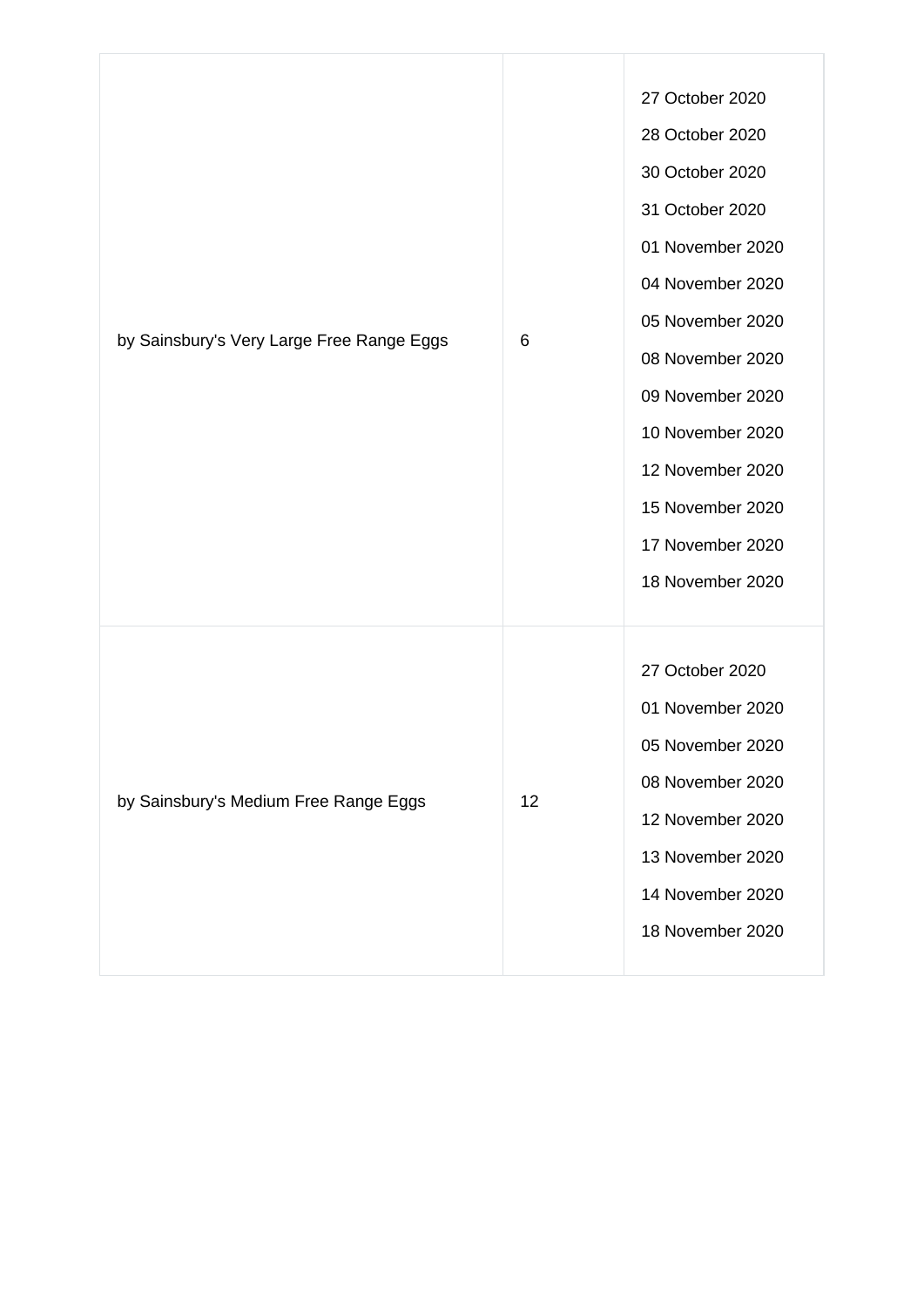| by Sainsbury's Large Free Range Eggs       | 12 | 27 October 2020<br>28 October 2020<br>29 October 2020<br>30 October 2020<br>31 October 2020<br>01 November 2020<br>04 November 2020<br>05 November 2020<br>08 November 2020<br>09 November 2020<br>10 November 2020<br>12 November 2020<br>14 November 2020<br>15 November 2020<br>17 November 2020<br>18 November 2020 |
|--------------------------------------------|----|-------------------------------------------------------------------------------------------------------------------------------------------------------------------------------------------------------------------------------------------------------------------------------------------------------------------------|
| by Sainsbury's Mixed Size Free Range Eggs  | 15 | 28 October 2020<br>30 October 2020<br>08 November 2020                                                                                                                                                                                                                                                                  |
| by Sainsbury's Basics Mixed Size Barn Eggs | 15 | 01 November 2020<br>06 November 2020                                                                                                                                                                                                                                                                                    |
| J James Mixed Size Free Range Eggs         | 10 | 01 November 2020<br>05 November 2020<br>18 November 2020                                                                                                                                                                                                                                                                |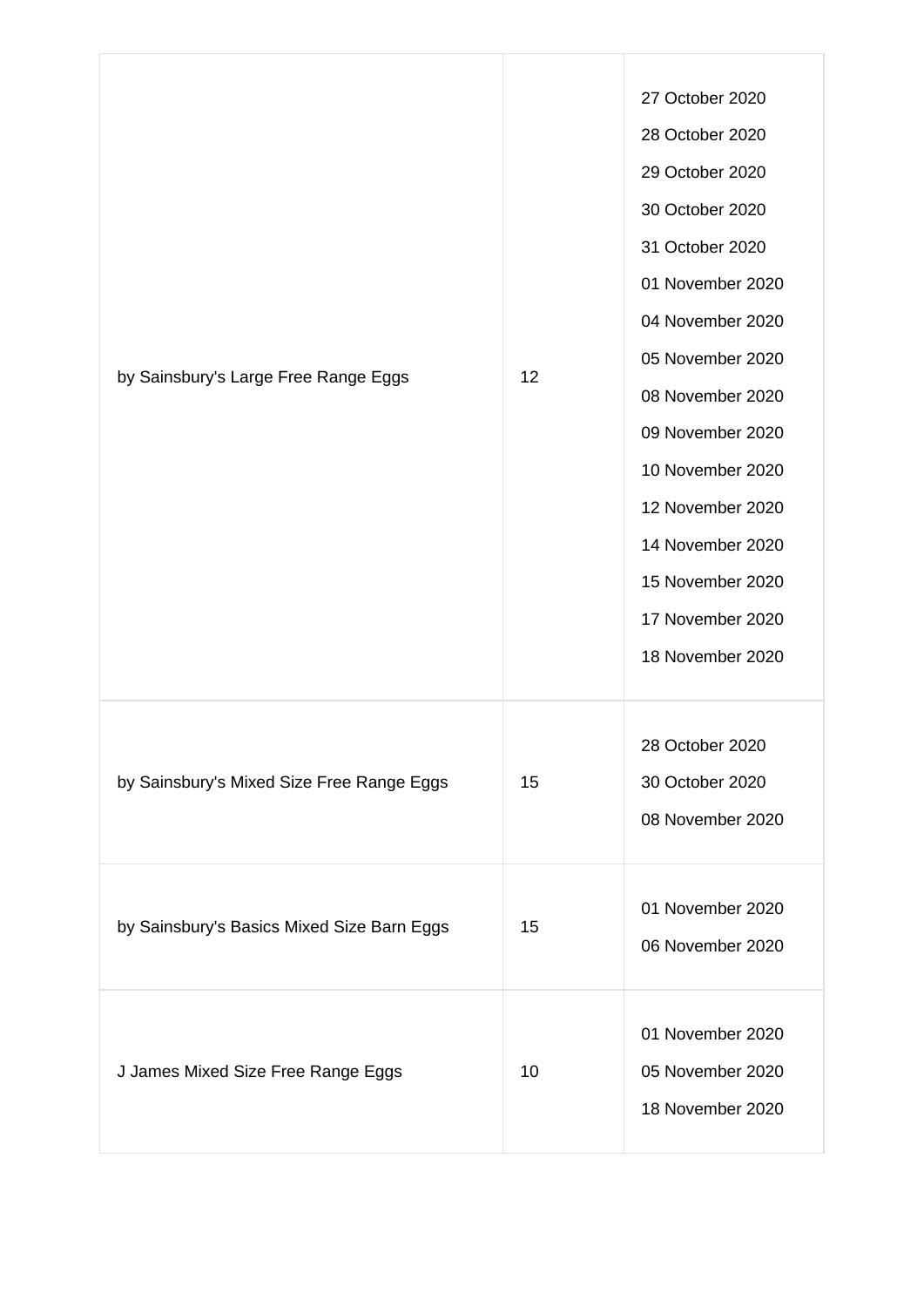| by Sainsbury's Mixed size Free Range Eggs | 6  | 12 November 2020<br>14 November 2020<br>17 November 2020 |
|-------------------------------------------|----|----------------------------------------------------------|
| by Sainsbury's Medium Free Range Eggs     | 15 | 10 November 2020<br>13 November 2020<br>18 November 2020 |

#### PDF

[View Customer safety advice about egg update - by Sainbury's as PDF\(Open in a new window\)](https://www.food.gov.uk/sites/default/files/media/document/customer-safety-advice-by-sainsburys-eggs-update-10-11-20_0.pdf)  $(450.5 KB)$ 

Aldi (certain stores)

| Product                         | Pack<br>size | Best before<br>dates                                              |
|---------------------------------|--------------|-------------------------------------------------------------------|
| Merevale Medium Free Range Eggs | 6            | 04 November<br>2020<br>07 November<br>2020<br>20 November<br>2020 |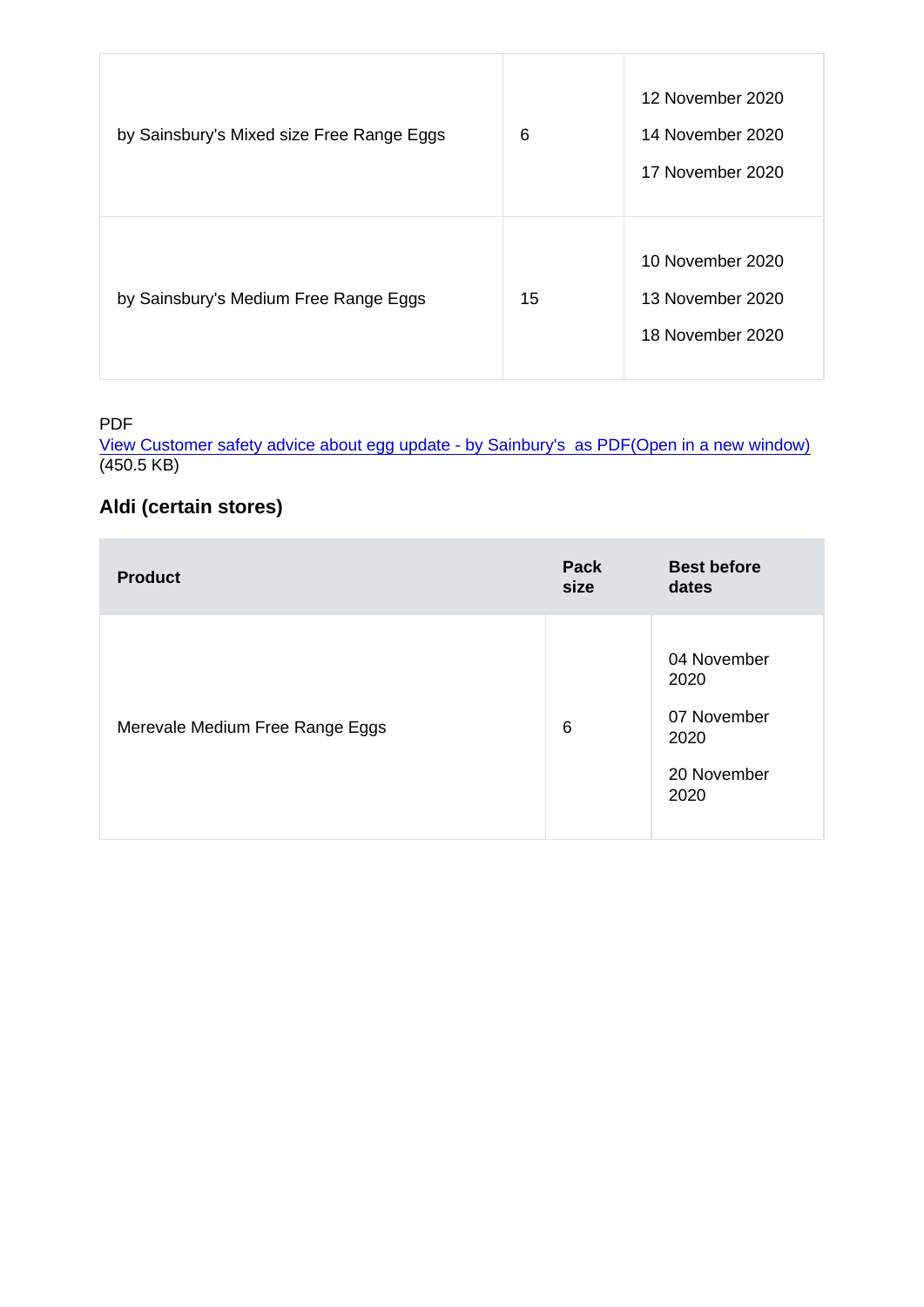| <b>Product</b>                  | <b>Packsize</b> | <b>Best beforedates</b>                                                                                                                                                                             |
|---------------------------------|-----------------|-----------------------------------------------------------------------------------------------------------------------------------------------------------------------------------------------------|
| Merevale Large Free Range Eggs  | 12              | 28 October 2020<br>29 October 2020<br>01 November<br>2020<br>06 November<br>2020<br>07 November<br>2020<br>08 November<br>2020<br>11 November<br>2020<br>13 November<br>2020<br>20 November<br>2020 |
| Merevale Medium Free Range Eggs | 12              | 28 October 2020<br>08 November<br>2020<br>11 November<br>2020                                                                                                                                       |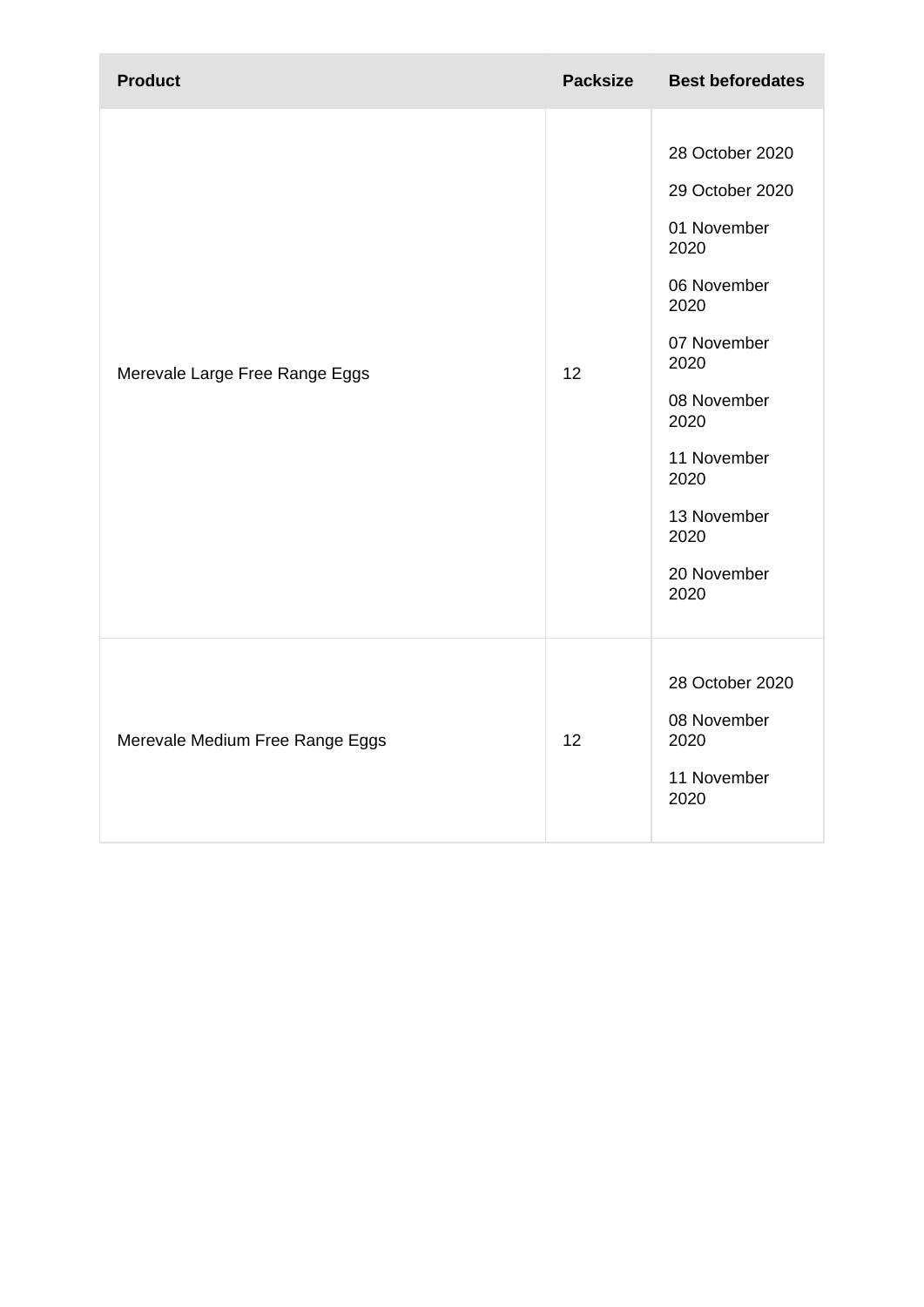| <b>Product</b>                      | <b>Packsize</b> | <b>Best beforedates</b>                                                                                                                                                      |
|-------------------------------------|-----------------|------------------------------------------------------------------------------------------------------------------------------------------------------------------------------|
| Merevale Mixed Size Free Range Eggs | 15              | 28 October 2020<br>29 October 2020<br>01 November<br>2020<br>06 November<br>2020<br>07 November<br>2020<br>11 November<br>2020<br>17 November<br>2020<br>20 November<br>2020 |
| Merevale Large Free Range Eggs      | 6               | 28 October 2020<br>29 October 2020<br>01 November<br>2020<br>06 November<br>2020<br>08 November<br>2020<br>17 November<br>2020<br>19 November<br>2020<br>20 November<br>2020 |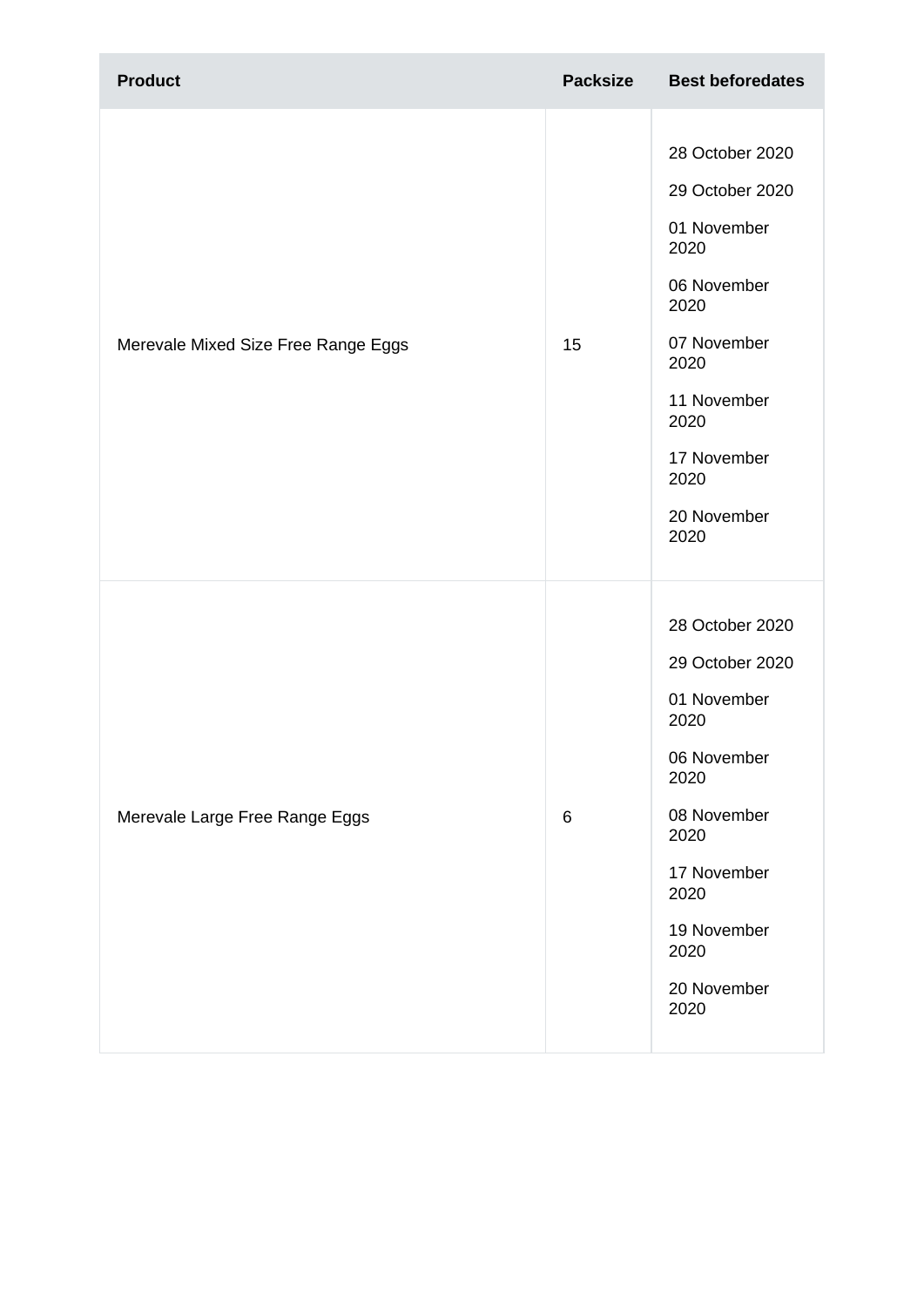| <b>Product</b>                      | <b>Packsize</b> | <b>Best beforedates</b>                                                                                                                                                                             |
|-------------------------------------|-----------------|-----------------------------------------------------------------------------------------------------------------------------------------------------------------------------------------------------|
| Merevale Very Large Free Range Eggs | $\,6$           | 28 October 2020<br>29 October 2020<br>06 November<br>2020<br>07 November<br>2020<br>08 November<br>2020<br>11 November<br>2020<br>15 November<br>2020<br>19 November<br>2020<br>20 November<br>2020 |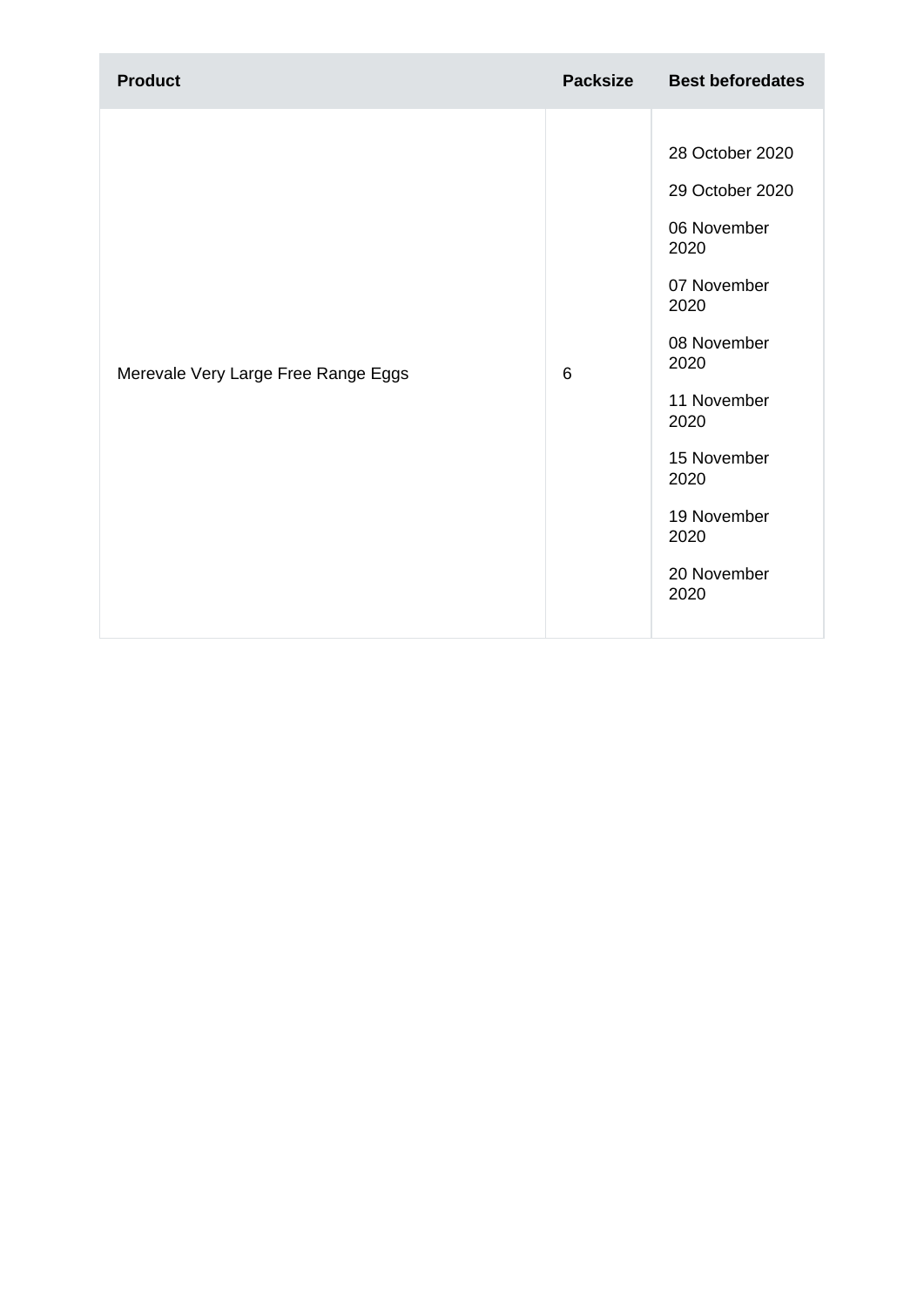| <b>Product</b>                                               | <b>Packsize</b> | <b>Best beforedates</b>                                                                                                                                                                                                                                                                                                                                                                                                       |
|--------------------------------------------------------------|-----------------|-------------------------------------------------------------------------------------------------------------------------------------------------------------------------------------------------------------------------------------------------------------------------------------------------------------------------------------------------------------------------------------------------------------------------------|
| Specially Selected Mixed Size Golden Yolk Free<br>Range Eggs | 6               | 27 October 2020<br>28 October 2020<br>29 October 2020<br>30 October 2020<br>31 October 2020<br>01 November<br>2020<br>03 November<br>2020<br>04 November<br>2020<br>05 November<br>2020<br>07 November<br>2020<br>08 November<br>2020<br>09 November<br>2020<br>10 November<br>2020<br>11 November<br>2020<br>13 November<br>2020<br>15 November<br>2020<br>17 November<br>2020<br>18 November<br>2020<br>20 November<br>2020 |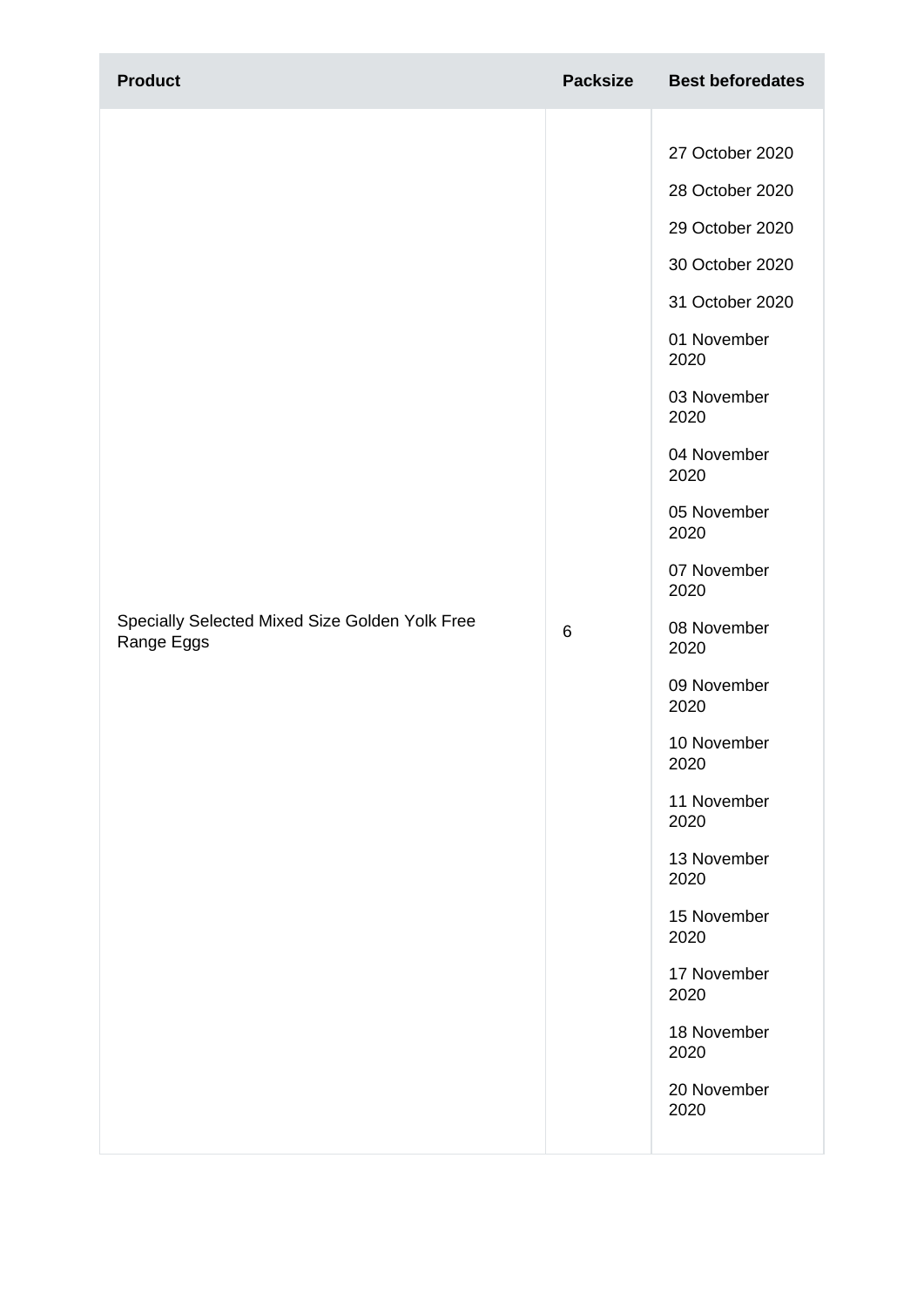| <b>Product</b>                                                | <b>Packsize</b> | <b>Best beforedates</b>                                                                                                                                                                                                                       |
|---------------------------------------------------------------|-----------------|-----------------------------------------------------------------------------------------------------------------------------------------------------------------------------------------------------------------------------------------------|
| Specially Selected Mixed Size British Blue Free Range<br>Eggs | $6\phantom{1}6$ | 27 October 2020<br>29 October 2020<br>31 October 2020<br>02 November<br>2020<br>03 November<br>2020<br>05 November<br>2020<br>07 November<br>2020<br>08 November<br>2020<br>10 November<br>2020<br>12 November<br>2020<br>13 November<br>2020 |

# **Asda (certain stores)**

| <b>Product</b> | Pack<br><b>Best before dates</b><br>size |
|----------------|------------------------------------------|
|----------------|------------------------------------------|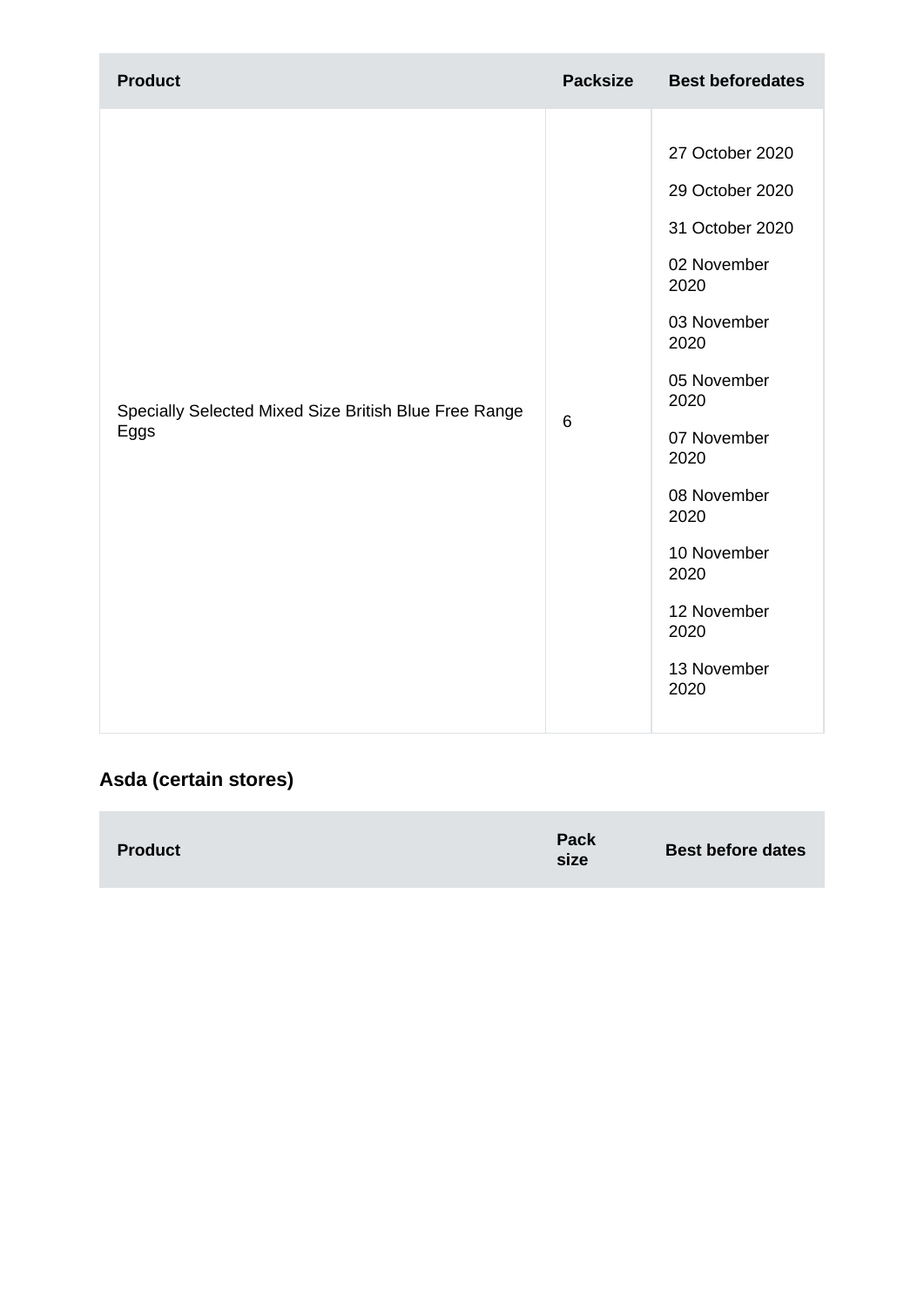| Asda Large Free Range Eggs  | 12 | 28 October 2020<br>29 October 2020<br>30 October 2020<br>01 November<br>2020<br>07 November<br>2020<br>08 November<br>2020<br>13 November<br>2020<br>15 November<br>2020<br>19 November<br>2020<br>20 November<br>2020 |
|-----------------------------|----|------------------------------------------------------------------------------------------------------------------------------------------------------------------------------------------------------------------------|
| Asda Medium Free Range Eggs | 12 | 29 October 2020<br>01 November<br>2020<br>06 November<br>2020<br>08 November<br>2020<br>17 November<br>2020<br>19 November<br>2020                                                                                     |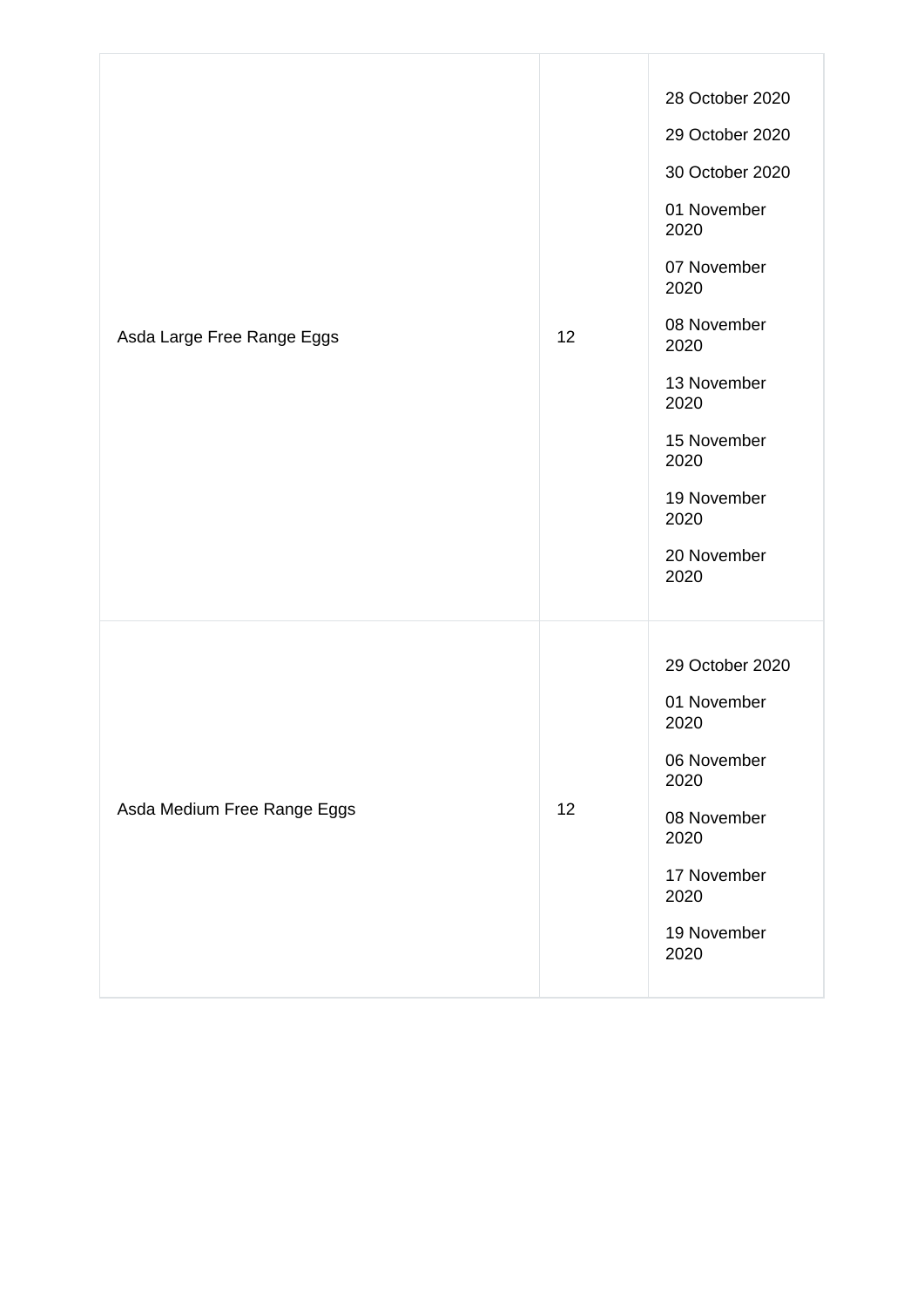| Asda Mixed Size Free Range Eggs | 15 | 04 November<br>2020<br>06 November<br>2020<br>15 November<br>2020<br>19 November<br>2020                                                              |
|---------------------------------|----|-------------------------------------------------------------------------------------------------------------------------------------------------------|
| Asda Large Free Range Eggs      | 6  | 28 October 2020<br>29 October 2020<br>06 November<br>2020<br>07 November<br>2020<br>13 November<br>2020<br>19 November<br>2020<br>20 November<br>2020 |
| Asda Medium Free Range Eggs     | 6  | 15 November<br>2020<br>19 November<br>2020                                                                                                            |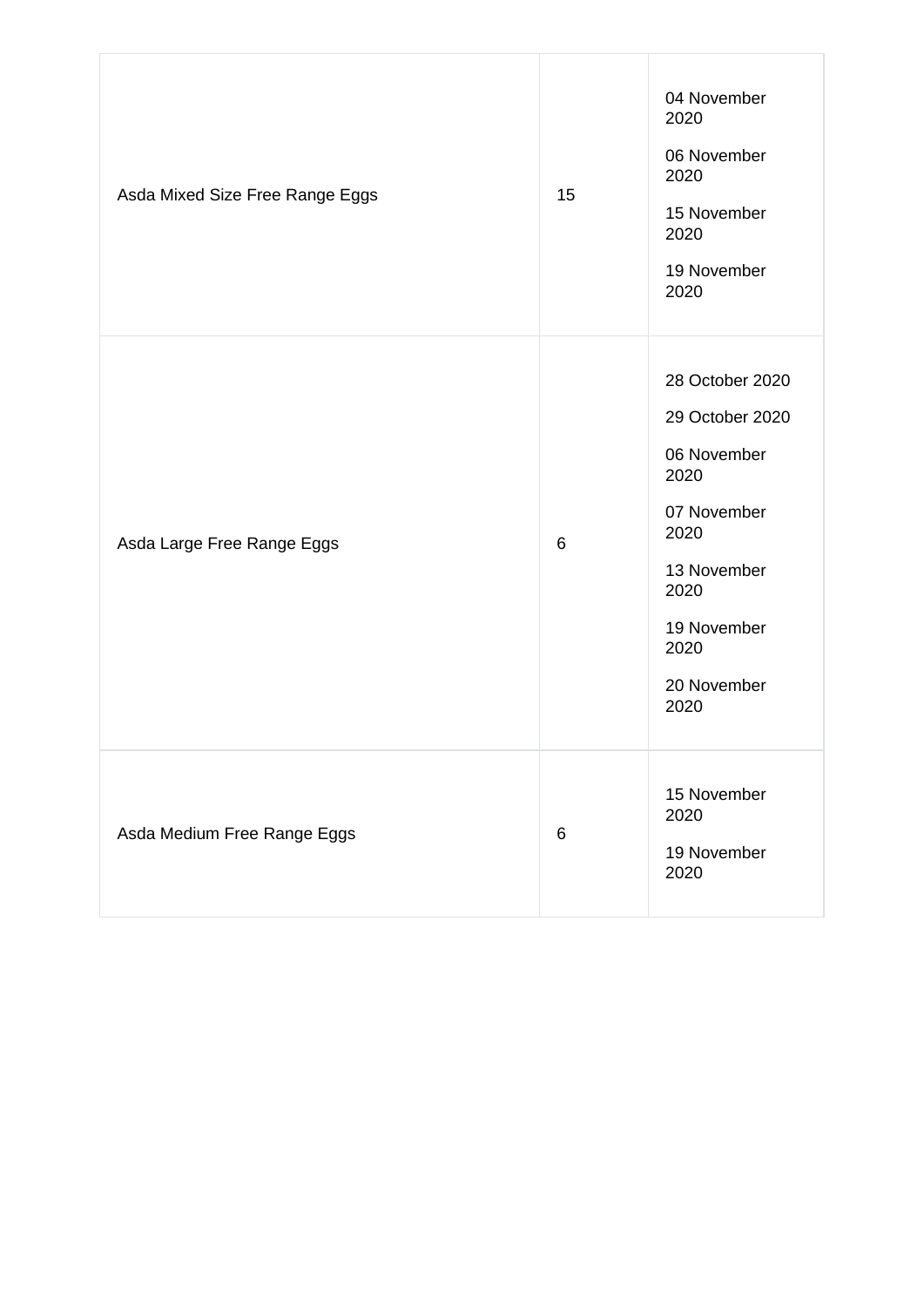| Fairburn's Lincolnshire Mixed Size Free Range Eggs      | 15 | 01 November<br>2020<br>03 November<br>2020<br>05 November<br>2020<br>10 November<br>2020<br>14 November<br>2020                                       |
|---------------------------------------------------------|----|-------------------------------------------------------------------------------------------------------------------------------------------------------|
| Extra Special Mixed Size Golden Yolk Free Range<br>Eggs | 6  | 04 November<br>2020                                                                                                                                   |
| Fairburn's Lincolnshire Large Free Range Eggs           | 12 | 27 October 2020<br>03 November<br>2020<br>17 November<br>2020                                                                                         |
| Fairburn's Lincolnshire Large Free Range Eggs           | 6  | 27 October 2020<br>29 October 2020<br>01 November<br>2020<br>03 November<br>2020<br>11 November<br>2020<br>15 November<br>2020<br>18 November<br>2020 |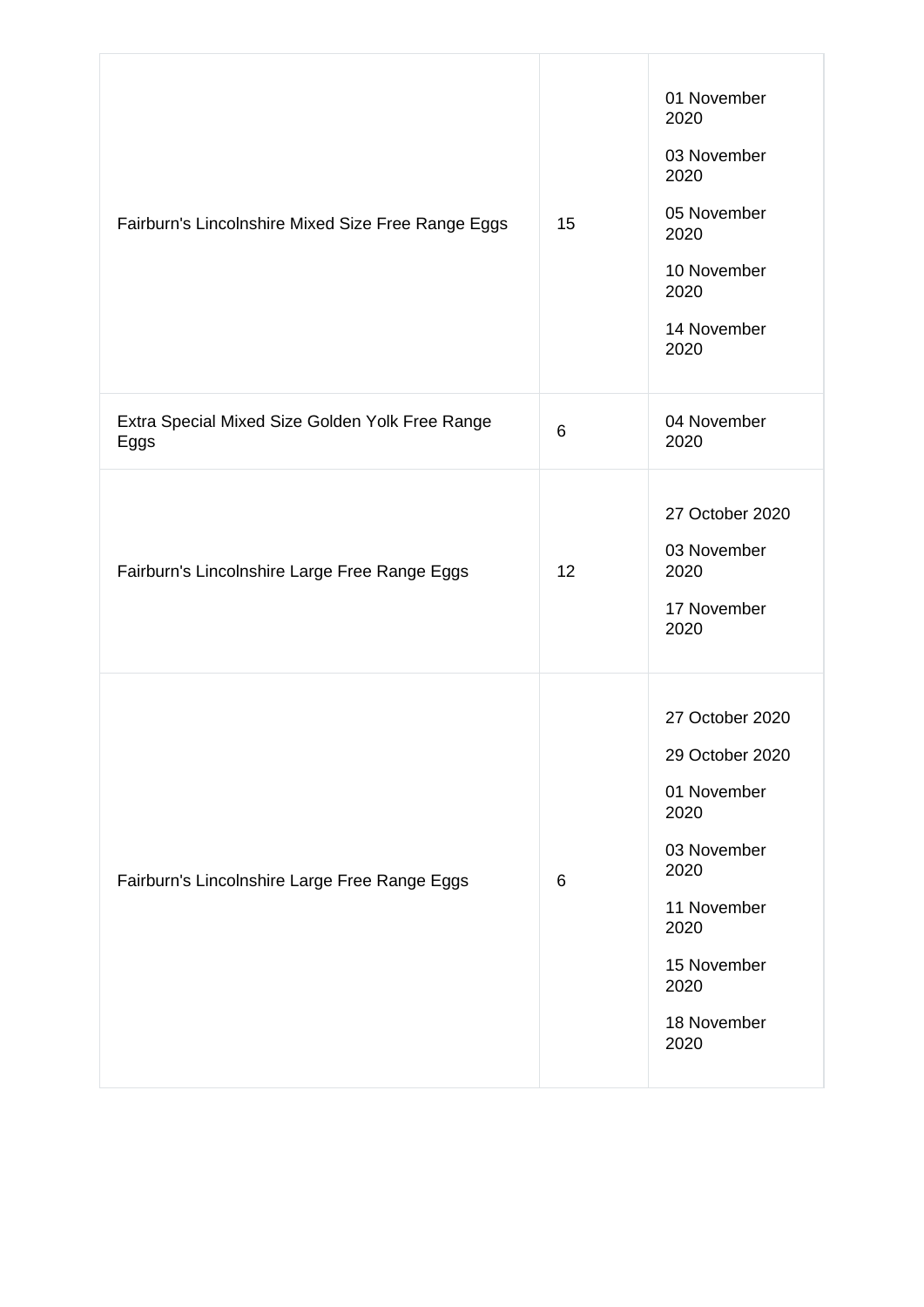### **Costco (certain stores)**

| <b>Product</b>                    | Pack size | <b>Best before dates</b>                                 |
|-----------------------------------|-----------|----------------------------------------------------------|
| Fairburn's Large Free Range Eggs  | 24        | 08 November 2020<br>15 November 2020<br>20 November 2020 |
| Fairburn's Medium Free Range Eggs | 24        | 20 November 2020                                         |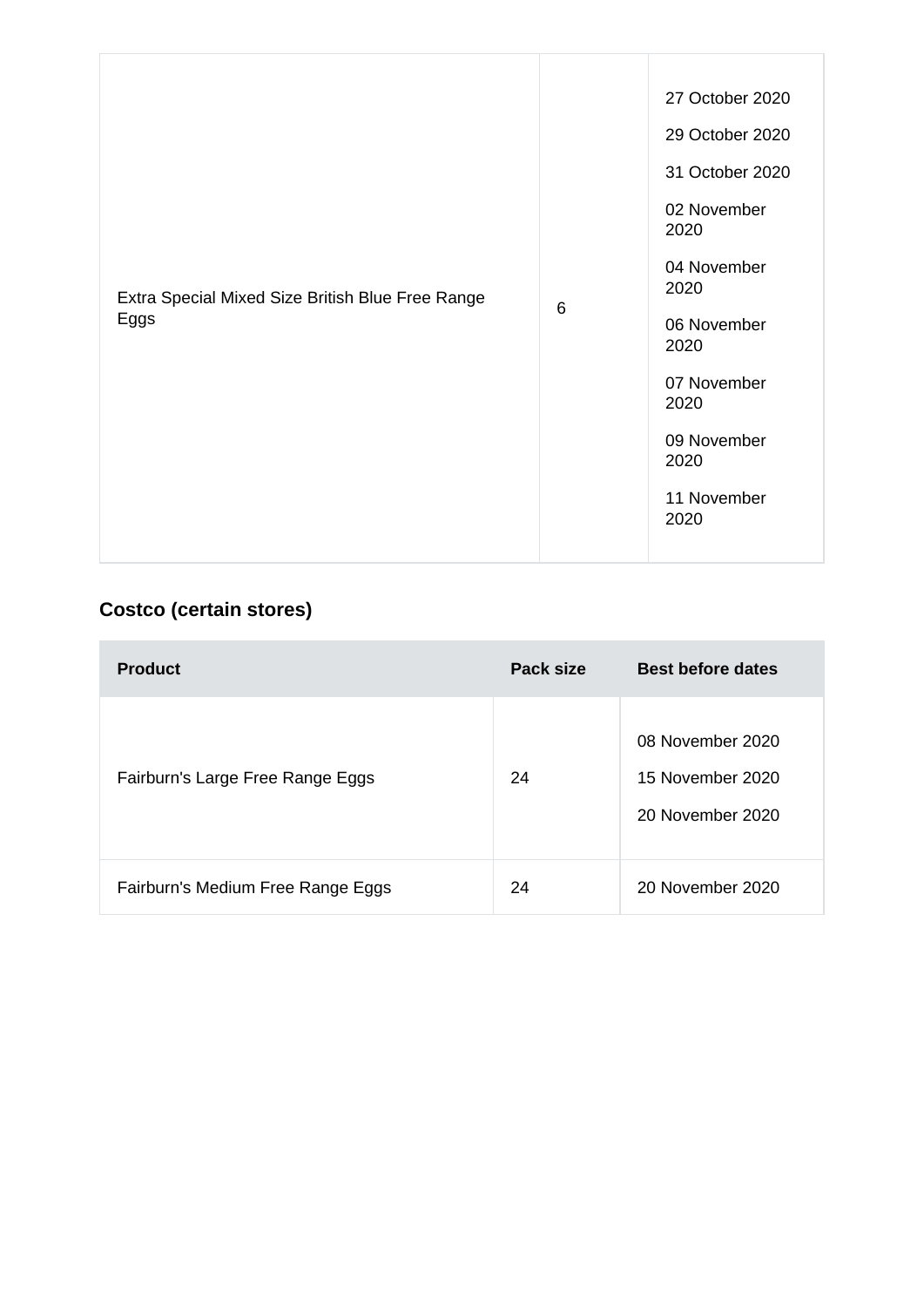| <b>Product</b>                                 | Pack size | <b>Best before dates</b>                                                                                                                                  |
|------------------------------------------------|-----------|-----------------------------------------------------------------------------------------------------------------------------------------------------------|
| <b>British Blue Mixed Size Free Range Eggs</b> | 15        | 27 October 2020<br>29 October 2020<br>31 October 2020<br>04 November 2020<br>05 November 2020<br>07 November 2020<br>10 November 2020<br>12 November 2020 |

#### **Morrisons (certain stores)**

| <b>Product</b>                            | Pack size  | <b>Best before dates</b>                                                    |
|-------------------------------------------|------------|-----------------------------------------------------------------------------|
| W.M. Morrison Chippindale Mixed Size Eggs | 15         | 27 October 2020<br>01 November 2020<br>17 November 2020<br>19 November 2020 |
| Fairburn Loose Eggs                       | Sold loose | 31 October 2020                                                             |

### **Risk to consumers**

A very small number of the above eggs may be contaminated with salmonella, due to it being found in the environment. The eggshell surface might also be contaminated.

Symptoms caused by salmonella usually include fever, diarrhoea and abdominal cramps.

# **Our advice to consumers**

As a precaution, consumers are advised to thoroughly cook the eggs listed in the tables above, this means the egg yolks and whites should not be eaten runny. This will eliminate salmonella and avoid risk of illness.